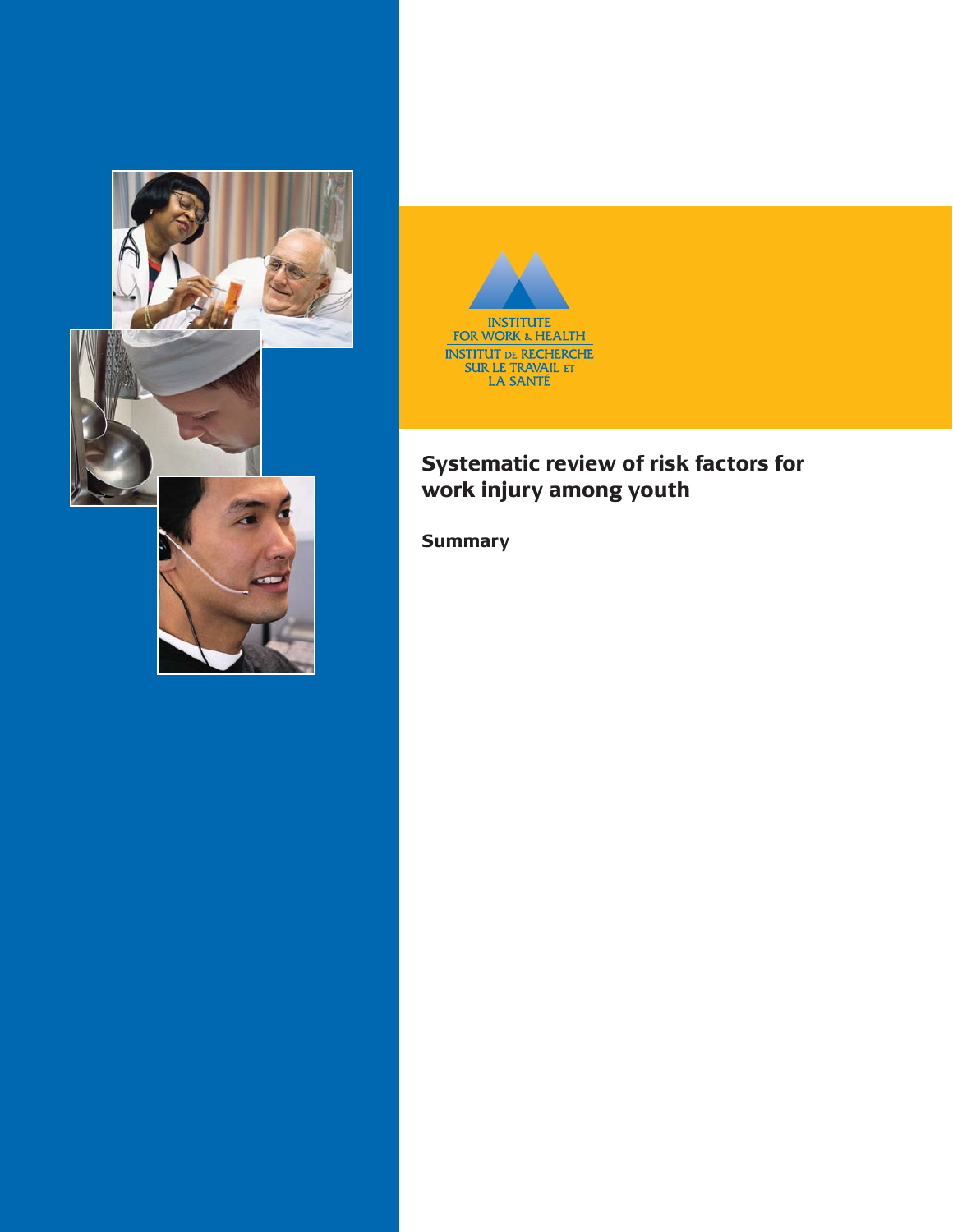#### **About this summary:**

This summary is based on the report *Systematic Review of Risk Factors for Work Injury among Youth*

#### Authors:

F. Curtis Breslin<sup>1, 2</sup>, Doreen Day<sup>1</sup>, Emile Tompa<sup>1, 3</sup>, Emma Irvin<sup>1</sup>, Sudipa Bhattacharyya<sup>1</sup>, Judy Clarke $^{\rm l}$ , Anna Wang $^{\rm l}$ 

Affiliations:

<sup>1</sup> Institute for Work & Health, Toronto, ON Canada

<sup>2</sup> Department of Public Health Sciences, University of Toronto, Toronto, ON Canada

<sup>3</sup> Department of Economics, McMaster University, Hamilton, ON Canada

If you are interested in receiving the full report or have questions about this summary, please contact us at:

Institute for Work & Health 481 University Avenue, Suite 800 Toronto, Ontario, M5G 2E9

E-mail: info@iwh.on.ca

Or you can visit our web site at www.iwh.on.ca

For reprint permission contact the Institute for Work & Health

© Institute for Work & Health, 2006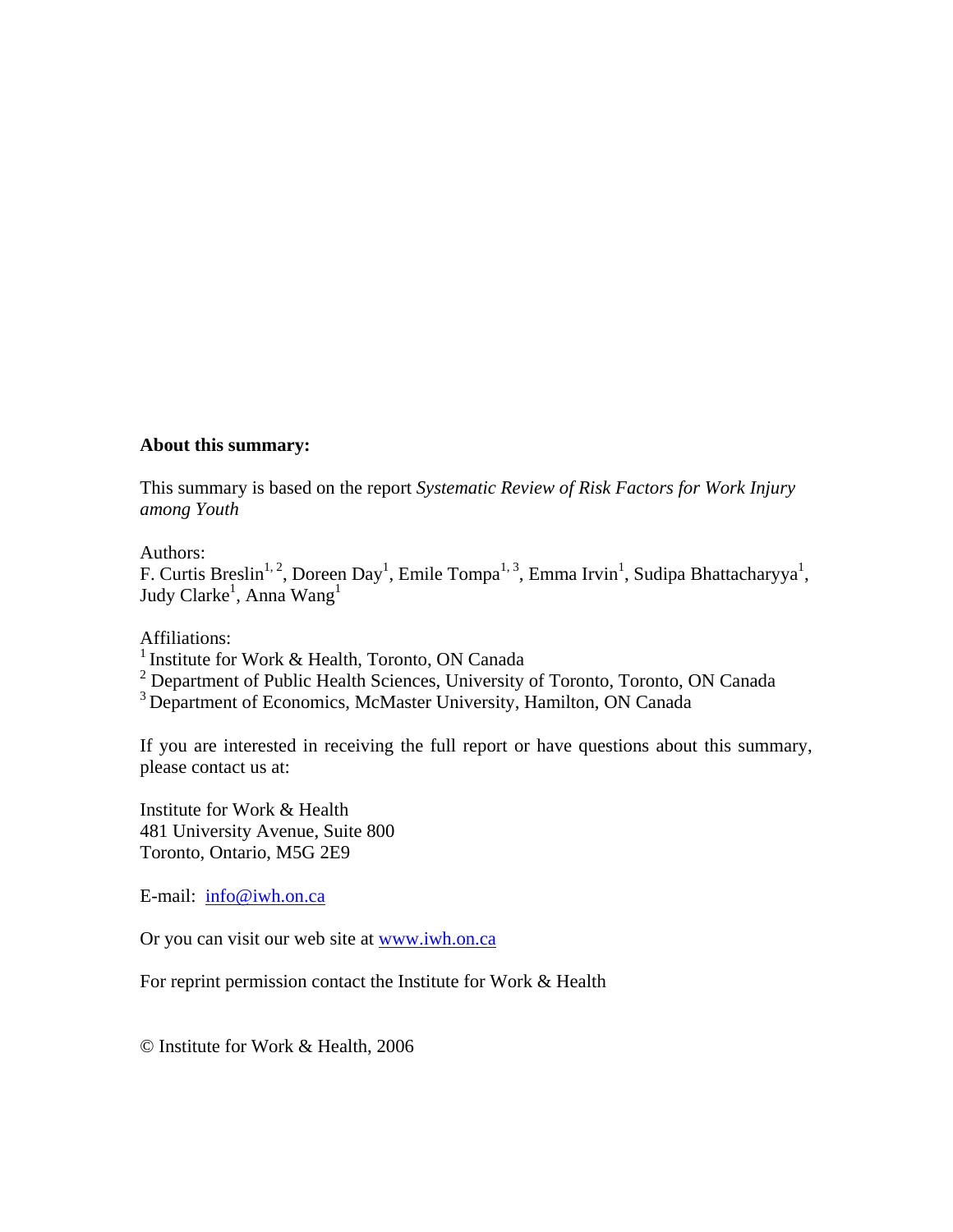## **Table of Contents**

| 1 <sub>0</sub> |  |
|----------------|--|
|                |  |
|                |  |
|                |  |
|                |  |
|                |  |
|                |  |
|                |  |
|                |  |
|                |  |
|                |  |
|                |  |
|                |  |
|                |  |
|                |  |
|                |  |
|                |  |
|                |  |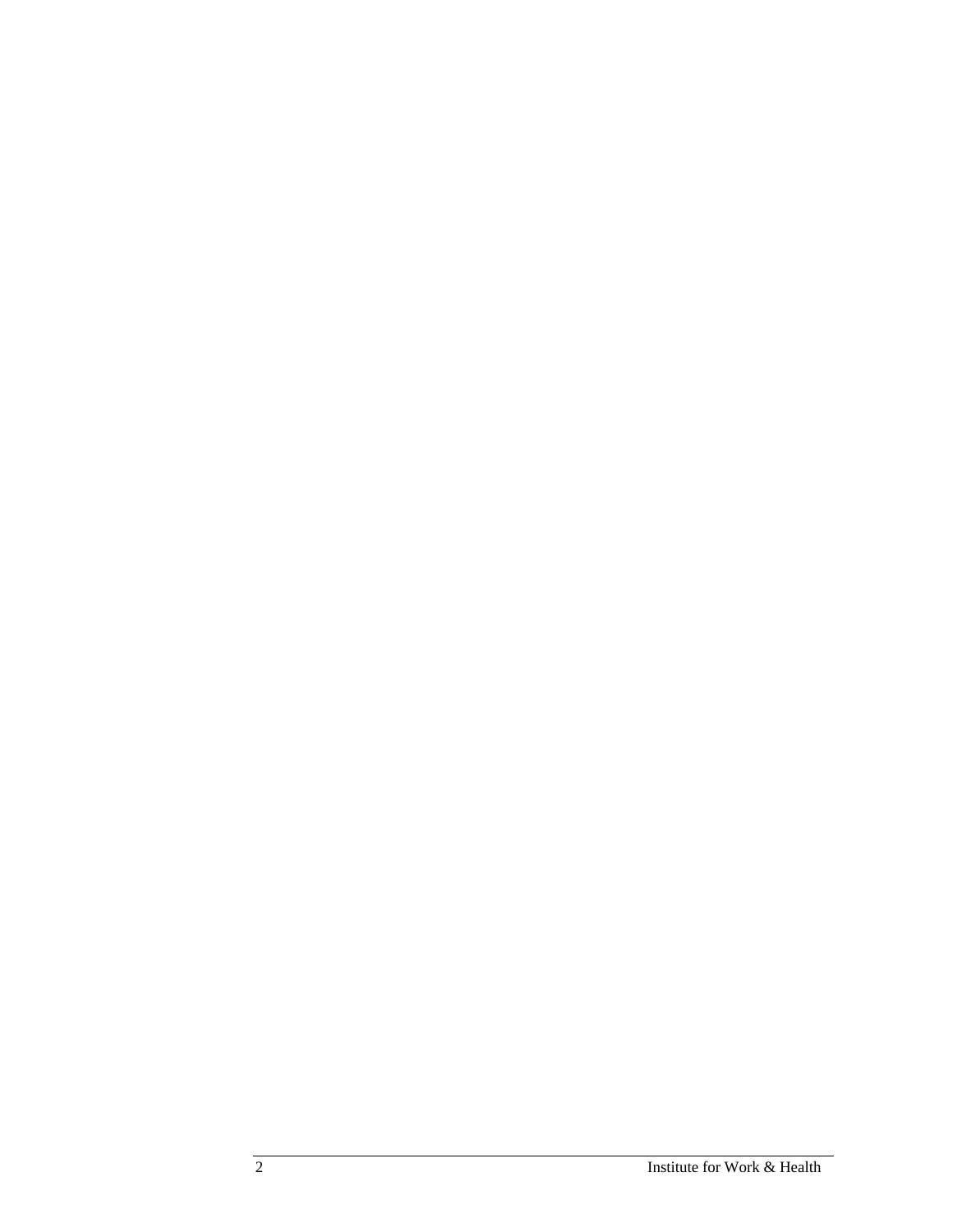### **Foreword**

In recent years, the Institute for Work & Health has been actively engaged in building relationships with Prevention System agencies and organizations in Ontario.

In these encounters, we often hear that potential research users want more evidence about the effectiveness of interventions aimed at protecting workers' health. We are also told that even when research evidence exists, it is often hard to access, difficult to understand and is not always presented in language and formats suitable to non-scientific audiences.

In response to these needs, the Institute for Work & Health has established a dedicated group to conduct systematic reviews of relevant research studies in the area of workplace injury and illness prevention. In instances where there are too few studies to conduct a full Systematic Review we may provide our audiences with a narrative review.

- Our systematic review team monitors developments in the international research literature on workplace health protection and selects timely, relevant topics for evidence review.
- Our scientists then synthesize both established and emerging evidence on each topic through the application of rigorous methods.
- We then present summaries of the research evidence and recommendations following from this evidence in formats which are accessible to non-scientific audiences.

The Institute consults regularly with workplace parties to identify areas of workplace health protection that might lend themselves to a systematic review of the evidence.

We appreciate the support of the Ontario Workplace Safety & Insurance Board (WSIB) in funding this four-year Prevention Systematic Reviews initiative. As the major funder, the WSIB demonstrates its own commitment to protecting workers' health by supporting consensus-based policy development which incorporates the best available research evidence.

Many members of the Institute's staff participated in conducting this Systematic Review. A number of external reviewers in academic and workplace leadership positions provided valuable comments on earlier versions of the report. On behalf of the Institute, I would like to express gratitude for these contributions.

Dr. Cameron Mustard President, Institute for Work & Health February, 2006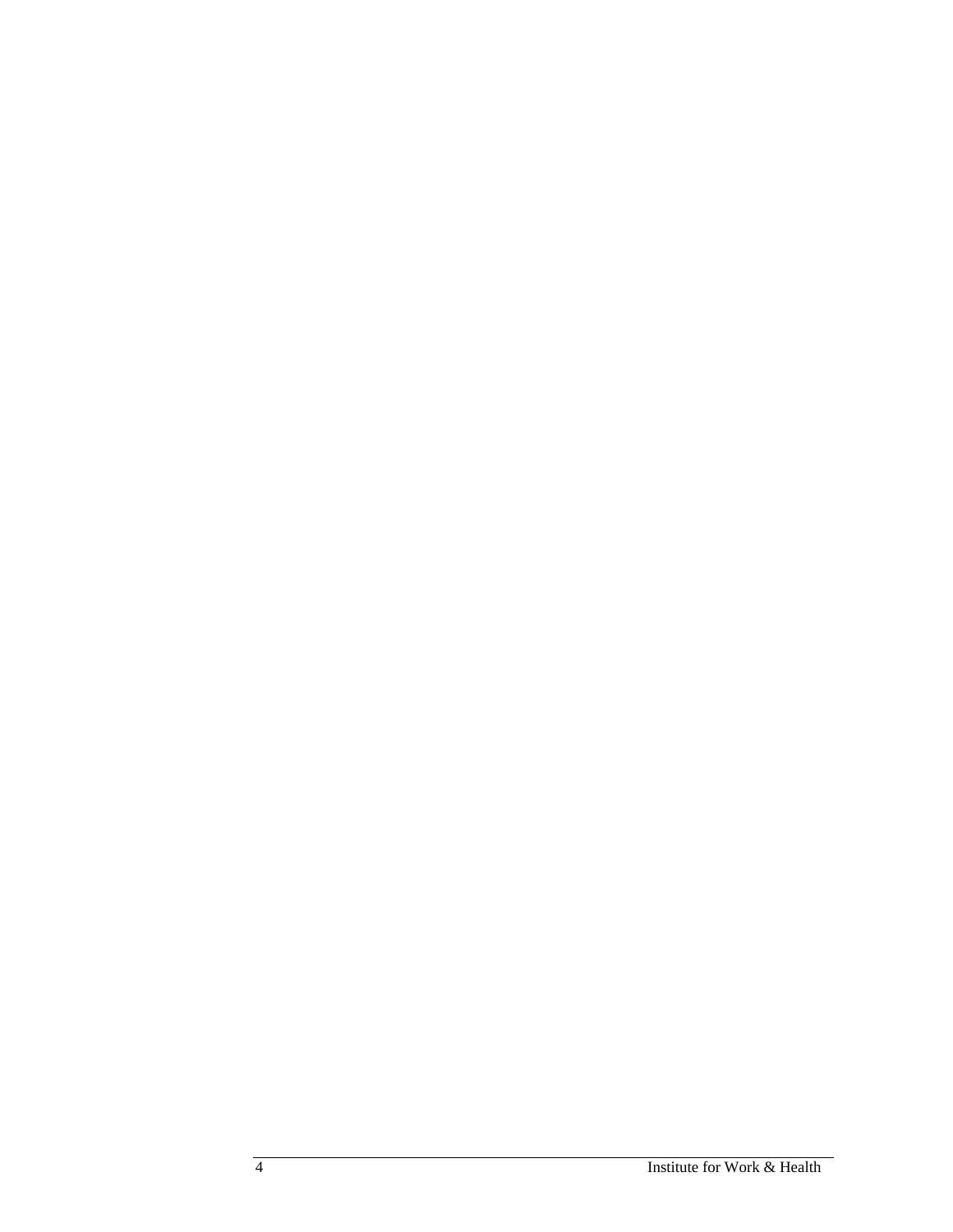### **1.0 Introduction**

Working is a normal part of growing up for the majority of North American teenagers and young adults. However, this "rite of passage" comes with an increased risk of injury and some young workers will be hurt on the job.

Studies have found that teenagers and young adult workers are more likely to sustain work injuries than older workers. When these injuries are serious, they can have long-term implications, both for the individual's health and subsequent work, and the health of society as a whole.

A lot of money has been spent on young worker safety programs in the past five to ten years to try to prevent some of these injuries. In Canada alone there are about 75 work safety education programs currently directed at teenage and young adult workers. However, these programs were developed without a comprehensive look at what the research says about the factors that led teens and young adults to get injured at work.

This summary is based on the Institute for Work & Health report, *Systematic review of risk factors for work injury among youth.* This review gathered published research evidence on both the risk and protective factors for work injuries among youth to answer the question: "What individual, job, and workplace factors are associated with work injuries and illness among young people 12 to 24 years of age? "

### **1.1 Who are young workers?**

There are a variety of definitions of "young worker." In some jurisdictions, such as the United States, young workers are defined as those under 18 years old because child labour laws only apply to this age group. The Institute's review chose a broader definition that includes young adults up to 24 years old. This definition recognizes that many young adults are just entering the labour market and are, like adolescents, more likely than older adults to sustain a work injury.

### **1.2 What is a "risk factor"**

For this review, a risk factor was defined as an individual characteristic or event associated with the increased likelihood of a work injury. For example, are young workers who work evening shifts more likely to be hurt on the job than those who do not work evening shifts?

A protective factor is a characteristic or event that appears to reduce the likelihood of a work injury. For example, are young workers who receive safety training less likely to be hurt on the job than those who did not undergo such training?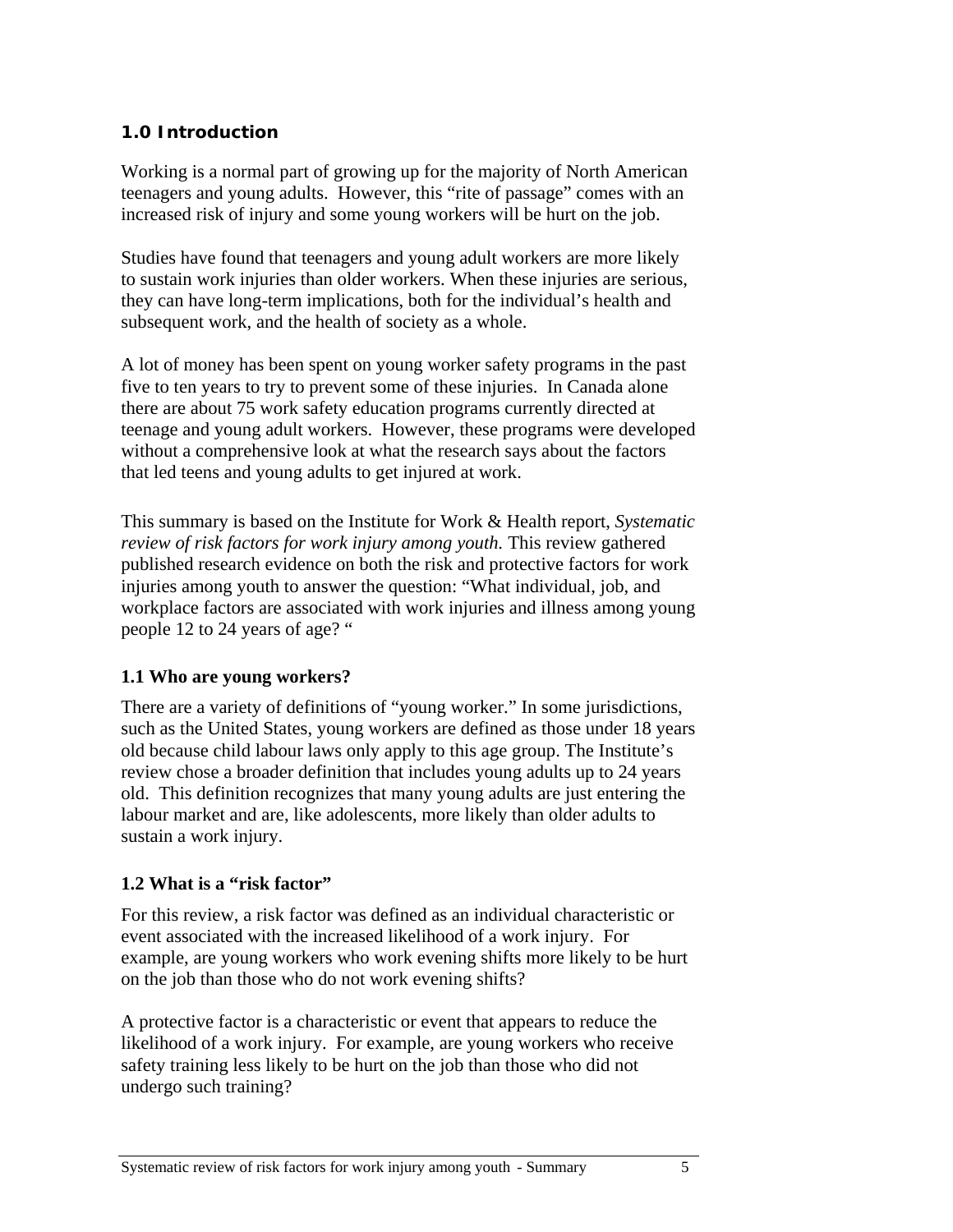It's important to note that a risk factor does not necessarily imply it is a direct cause of injury. For example, young males (gender risk factor) have higher injury rates than young women. However, other factors such as increased work hazard exposure or different ways of carrying out jobs, rather than gender, may underlie their elevated risk for injury.

#### **2.0 What is a systematic review?**

In a systematic review, researchers develop a clearly formatted question, use systematic and explicit methods to identify, select and critically appraise relevant research, and then analyze data from studies selected in the review process. The review normally includes the following steps:

*• determining the question • developing a search strategy and searching the literature • selecting studies that meet the inclusion/exclusion criteria •assessing the methodological quality of selected studies and eliminated those in which the quality is insufficient • systematically extracting and summarizing key elements of the included studies • describing the results from individual studies • synthesizing the results and reporting them* 

#### **3.0 What research was included in this review?**

Electronic databases were searched for studies published between 1980 and March 2005 that provided evidence on the risk and/or protective factors for youth work injuries. Articles considered for this study included peerreviewed papers, reports and dissertations.

Studies focusing only on youth agricultural injuries were excluded; however, studies that examined several industries, including the agricultural industry, were considered for the review. Studies on occupational disease and illness in young workers were analyzed but will be the subject of a separate report.

### **4.0 How did the review proceed?**

#### **4.1 Literature search**

The team searched seven electronic databases for English, French, German and Spanish studies on young workers.

In addition, the team searched through research projects listed on the web sites of the Institut de recherche Robert-Sauvé en santé et en sécurité du travail (IRSST) and the Association of Workers' Compensation Boards of Canada (AWCBC) and contacted researchers in the field to solicit any additional articles they had published on young workers.

A total of 6,043 studies met the initial search criteria.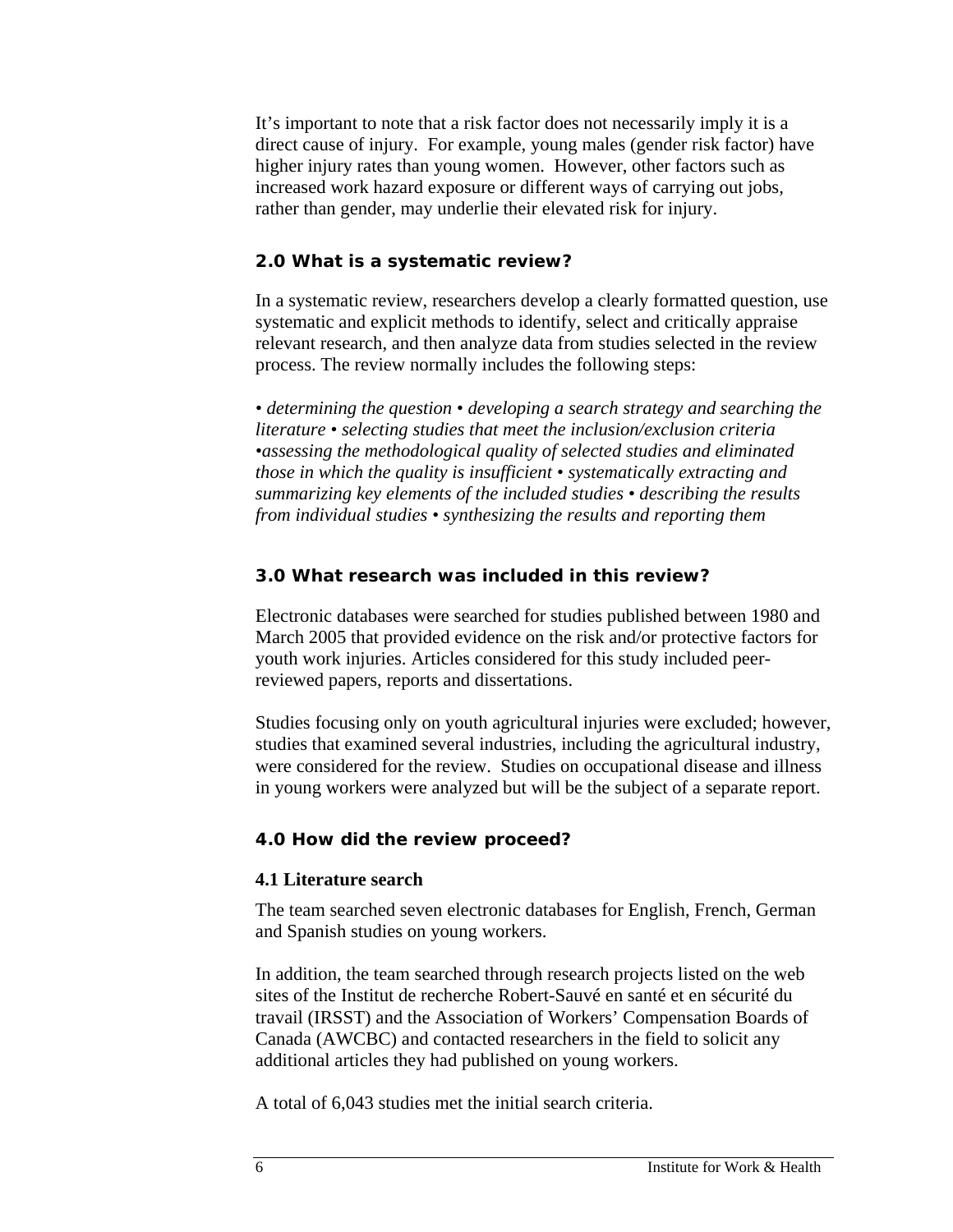### **4.2 Study relevance**

Two reviewers independently screened the title and abstract of each of the 6,043 papers against the inclusion/exclusion criteria. When the reviewers could not reach a consensus about whether a study met the criteria, a third reviewer was consulted.

For a study to be included in this systematic review:

- it had to be a quantitative study reporting on original research
- the majority of the sample was aged 12 to 24 years old
- the sample had to be involved in either formal or informal work arrangements (excluding agriculture or military recruits)
- it had to include a health outcome of interest (injury, illness or disease) unintentional, nonfatal injuries
- at least one risk factor had to be assessed.

A total of 5,948 studies were excluded from the initial abstracts because they did not meet these criteria.

### **4.3 Quality appraisal**

Using a set of 31 criteria, the methodological quality of each study was rated independently by the lead author and one of four other reviewers. After this initial assessment, the author and the reviewer met to reach consensus for each study. If consensus could not be reached, experts involved in previous systematic reviews were consulted in order to reach consensus. A further 23 studies were excluded at this level, leaving 72 studies that went on to the data extraction phase.

### **4.4 Data extraction**

The researchers extracted methodological information and data from studies that met the quality appraisal criteria. One reviewer summarized each study's findings and the methodology used. The lead author checked the extracted findings information against the original article and the extracted methodological information against the data obtained in the Quality appraisal stage.

Five studies were excluded at the data extraction stage, leaving 46 focusing on occupational injury and 21 on occupational disease. The latter studies will be synthesized in a separate report.

### **4.5 Evidence synthesis**

The diversity of study designs, measures, and statistical analyses posed challenges for the research team as it prepared to synthesize the findings across the relevant remaining studies.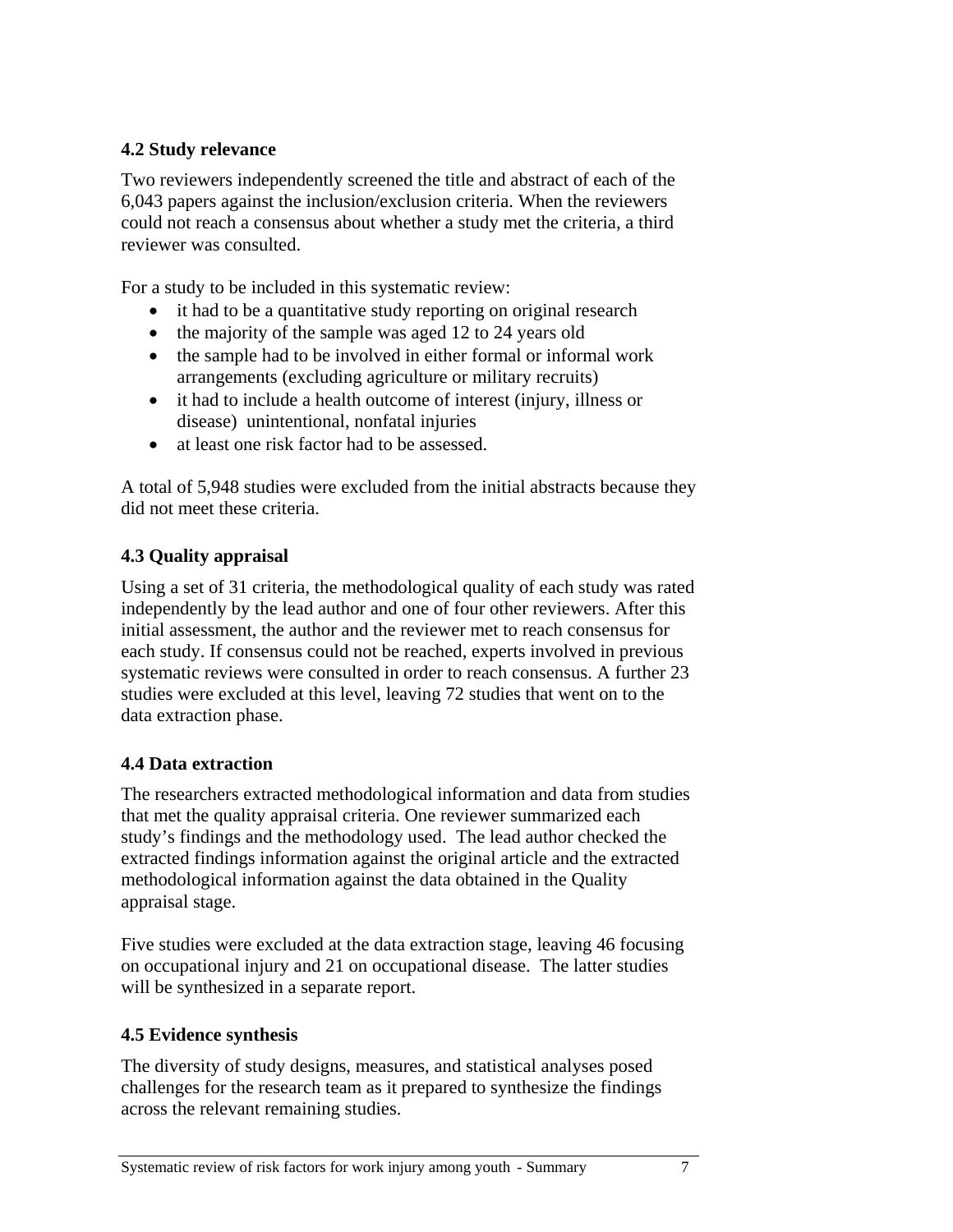When determining if there was sufficient evidence that a risk factor was associated with work injury, the team focused on the findings of multivariate studies. These studies consider the impact of other potential risk factors in their analyses. The team then estimated the contribution of a specific risk factor to injury risk and categorized each as either: no association with work injury; a significant positive association; or a significant negative association.

The team adapted guidelines used in a previous systematic review of observational studies to determine whether the evidence on each risk factor should be considered "sufficient." These guidelines state that quality, quantity and consistency need to be considered.

Quality means that the study must meet the minimum methodological criteria (in this study— two criteria). Quantity means that, at least two multivariate studies examined any particular risk factor. Consistency means that the majority of multivariate studies had to find a significant association between the given risk factor and the injury outcome.

#### **5.0 Results**

#### **5.1 Evidence on risk and protective factors for young workers**

This review systematically assessed the evidence on risk and protective factors for teenage and young adult workers. The bulk of the studies, especially those using multivariate analyses, focused on teenage workers. However, where comparable data were provided for young adults, the same risk pattern was observed. The table below summarizes the evidence synthesis.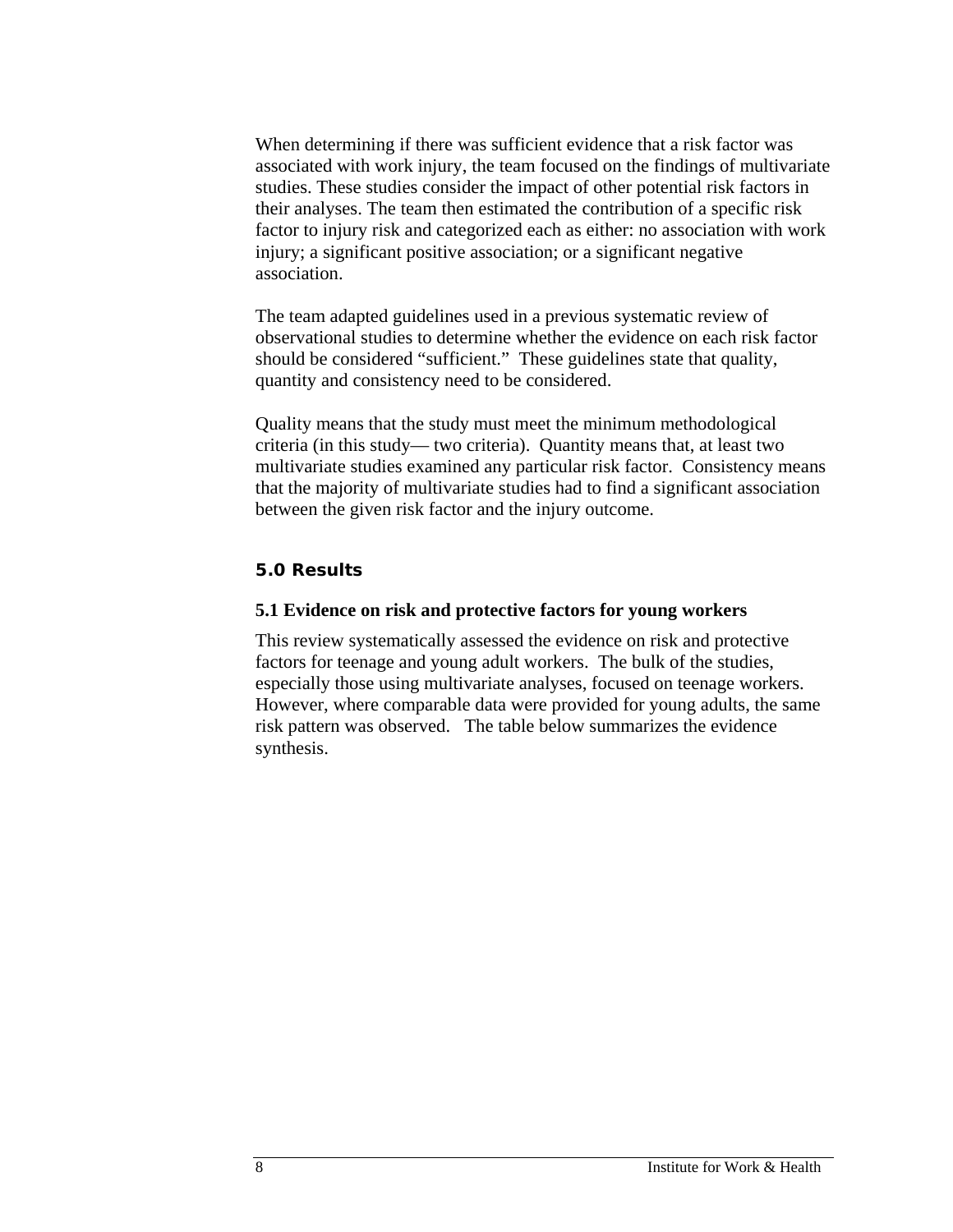| <b>Risk factors</b>            | Level of evidence for independent<br>association with work injury |
|--------------------------------|-------------------------------------------------------------------|
| Demographic/individual factors |                                                                   |
| Gender                         | Sufficient evidence of <b>no</b> association                      |
| Age                            | Sufficient evidence of <b>no</b> association                      |
|                                | among teenagers                                                   |
| Visible minority               | Preliminary evidence                                              |
| Personality                    | Sufficient evidence of no association                             |
| Substance use                  | Insufficient evidence                                             |
|                                |                                                                   |
| <b>Job Workplace factors</b>   |                                                                   |
| Industry                       | Sufficient evidence of association,                               |
|                                | but variability in which industries are                           |
|                                | high risk                                                         |
| Occupation/work hazards        | Sufficient evidence of association                                |
| Perceived work overload        | Sufficient evidence of association                                |
| Work hours                     | Sufficient evidence of <b>no</b> association                      |
| Job tenure                     | Insufficient evidence                                             |
| Supervisor attributes          | Insufficient evidence                                             |
| Safety training                | Insufficient evidence                                             |

**Table 1:** Summary of evidence status for risk factors

In general, the study found that when it comes to injury risk, the type of job or workplace mattered more than the nature of the young workers themselves. Specifically, there was consistent evidence that number of work hazards and perceived work overload were associated with injury risk. A potential exception to the preeminence of job/workplace factors in work injury risk was that teenagers of visible minority groups showed an elevated injury risk even after job/workplace factors were controlled.

### **5.2 Research gaps**

The study found a number of gaps in the literature on risk factors for young worker injuries that should guide future research in young worker injury. Of note was the lack of studies directly linking physical and cognitive development to work injury risk. This type of research is urgently needed because there is a common belief that immaturity is a major cause of workrelated injury in this age group.

Researchers should also obtain more information about the potential work injury risk of young workers within visible minority groups. More information is needed to determine what factors lead to elevated risk among these groups and whether specific prevention interventions are required.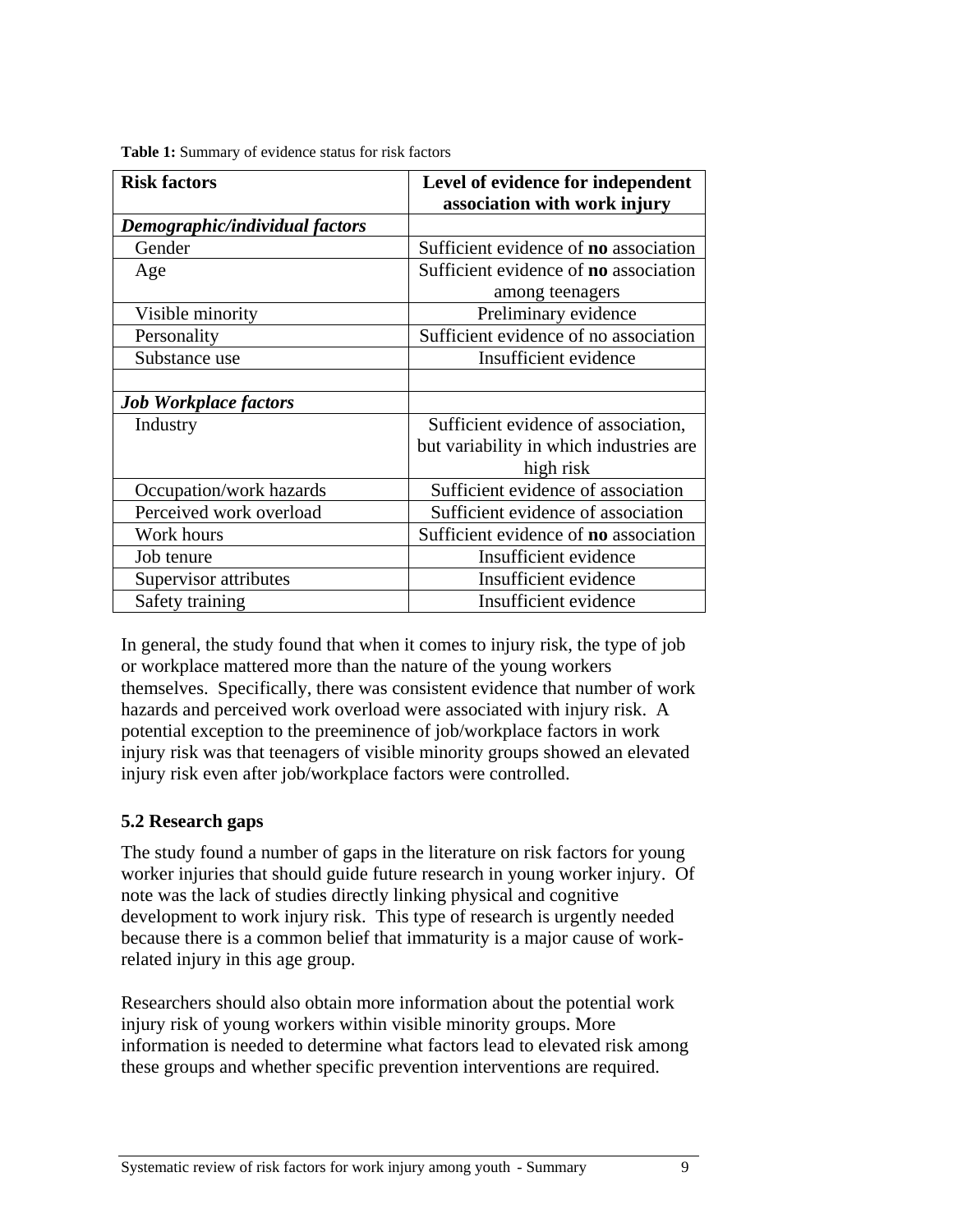There was little information on protective factors—such as safety training or on the influence of supervisors and the social environment in the workplace. Studies of adult workers have shown that these factors influence hazard exposure and how work is carried out.

### **5.3 Methodological quality of the literature**

The existence of some studies that included both demographic/individual and job/workplace factors helped improve understanding of the contribution of each set of factors. At the same time, the cross-sectional designs used for virtually all the young worker studies render the conclusions somewhat tentative. Future research should provide more detailed answers about what might underlie these associations and help to further clarify causal relationships.

### **5.4 Strengths and limitations of the review**

One of the main strengths of this review is its use of explicit search and evaluation procedures that help eliminate bias in the selection and synthesis of evidence. This review also invited stakeholders to assist in formulating the research question and to discuss the preliminary findings to ensure its relevance to real world experience.

There are some limitations to this study. Although a number of databases were search, the focus was on peer-reviewed, published literature in major electronic databases and in the reference sections of selected studies. Our review was also limited to articles published in English, French, German, and Spanish.

### **6.0 Recommendations**

### **6.1 Recommendations for workplace parties**

Based on the synthesis of the evidence, the researchers made the following recommendations for workplace parties (employers, organized labour, relevant government agencies, prevention/compensation system):

- Focus on reducing unsafe work conditions to decrease injuries among high-risk subgroups such as young males.
- Increase awareness about work overload being a risk factor for work injuries among young workers and supervisors.

### **6.2 Recommendations for future research**

Here are some ways researchers in this field might strengthen the quality of their own evidence on risk factors for young workers' injury. Future studies should: